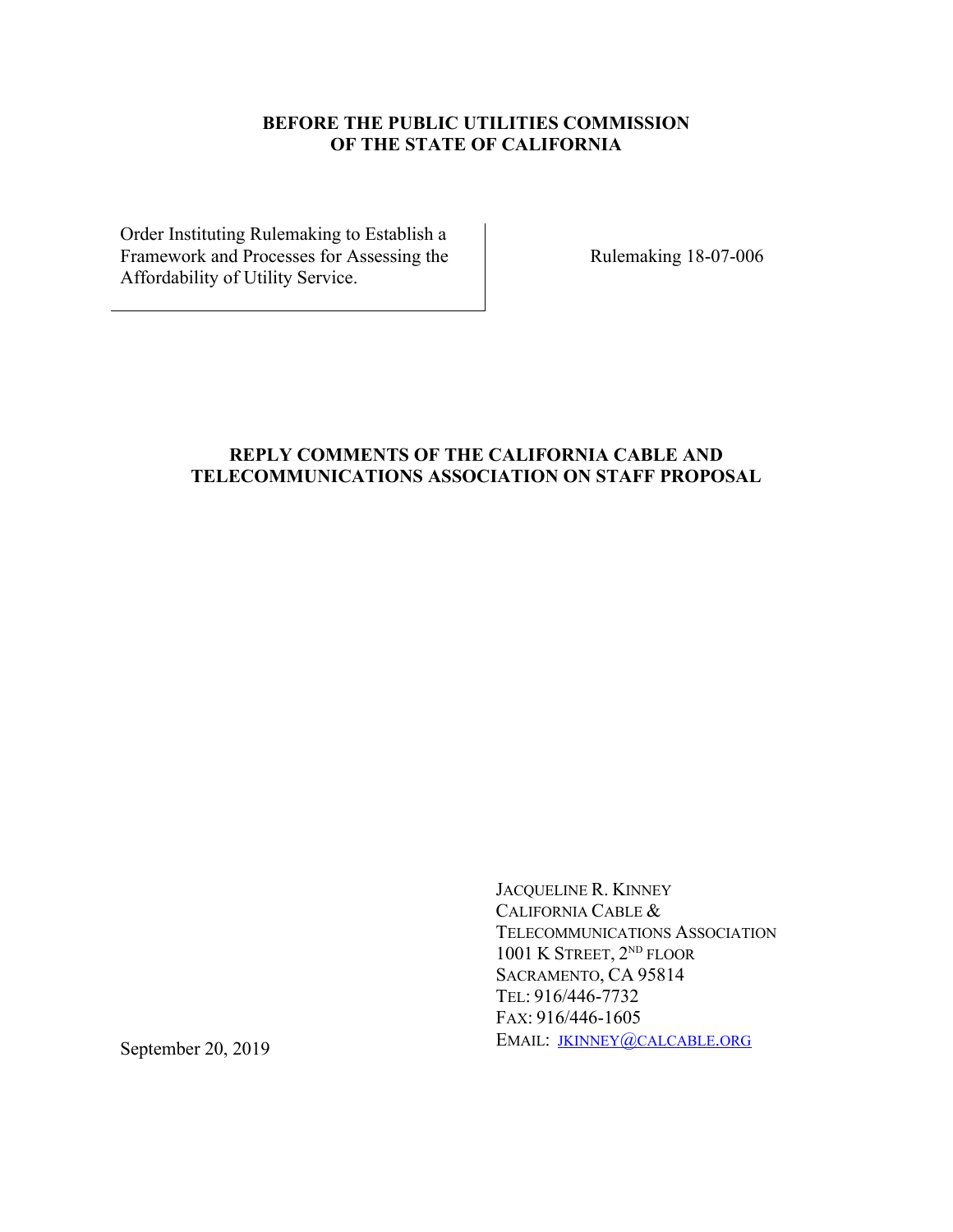#### **BEFORE THE PUBLIC UTILITIES COMMISSION OF THE STATE OF CALIFORNIA**

Order Instituting Rulemaking to Establish a Framework and Processes for Assessing the Affordability of Utility Service.

Rulemaking 18-07-006

#### **REPLY COMMENTS OF THE CALIFORNIA CABLE AND TELECOMMUNICATIONS ASSOCIATION ON STAFF PROPOSAL**

Pursuant to the Administrative Law Judge's Ruling dated August 20, 2019 ("ALJ Ruling") in the above-captioned proceeding, the California Cable and Telecommunications Association ("CCTA")1 hereby submits these reply comments in response to opening comments filed September 10, 2019, on the "Staff Proposal on Essential Service and Affordability Metrics" ("Staff Proposal").

CCTA agrees with other comments that federal law and regulations constrain the CPUC's authority with respect to creating and implementing an affordability framework for communications services. These restrictions underscore the limited value of including broadband within the CPUC's affordability framework. Moreover, the August 26 workshop discussion and opening comments confirm the complexity, unworkability and unreliability of the proposed affordability framework, especially in the context of communications services. To the extent the CPUC wishes to adopt an affordability framework for telecommunications services, it should do so in the LifeLine proceeding.

 $1$ <sup>1</sup> CCTA is a trade association consisting of cable providers that have collectively invested more than \$40 billion in California's broadband infrastructure since 1996 with systems that pass approximately 96% of California's homes.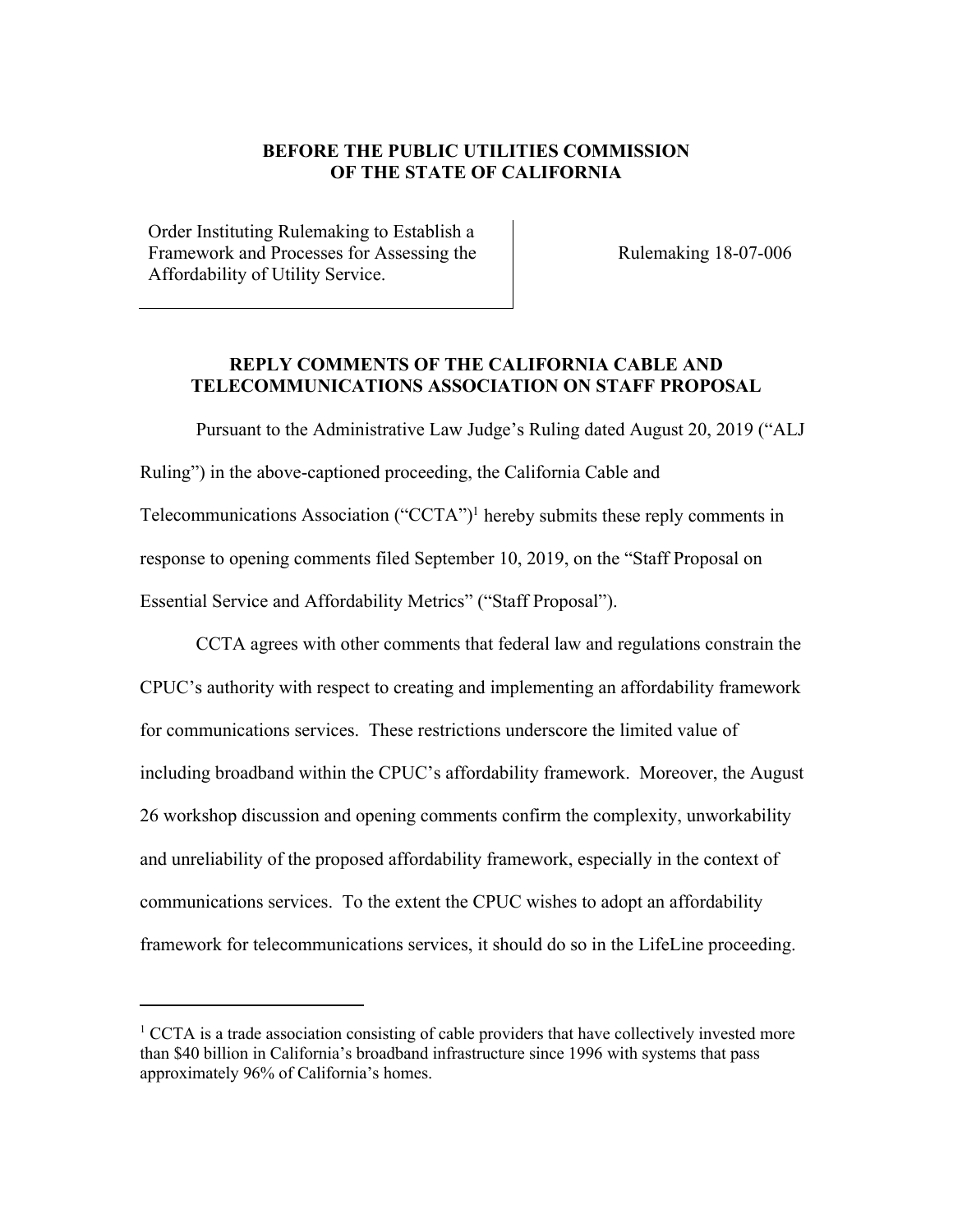### **I. OPENING COMMENTS REINFORCE THAT THE BROADBAND ASPECTS OF THE STAFF PROPOSAL EXCEED THE CPUC'S JURISDICTION.**

### **A. CCTA Agrees with the Small LECs that Federal Law and FCC Precedent Constrain the CPUC's Authority.**

The Small LECs correctly note that "Commission lacks jurisdiction to implement affordability metrics for unregulated broadband services."2 CCTA agrees. The California Public Utilities Commission's ("CPUC" or "the Commission") regulatory authority over broadband internet access services remains subject to key federal limitations. First, broadband internet access services are *interstate information services,*  and are not intrastate services or telecommunications services. By definition, the Commission cannot include broadband services as part of "Telecommunications essential service." The scope of this proceeding is limited to utility services, and broadband service is not a utility service.

Second, while the Staff Proposal would not immediately impose any regulatory obligations on broadband providers and services, its proposed treatment of broadband services as "utility" services—and its incorporation of such services within the Commission's affordability framework— is not only unlawful, it also creates a high risk that the proposal could lead the Commission into conflict with these federal-law limitations in specific future applications of the framework. Indeed, the Staff Proposal envisions use of broadband affordability framework for the California Advanced Services

 $2$  Small LECs Opening Comments at 6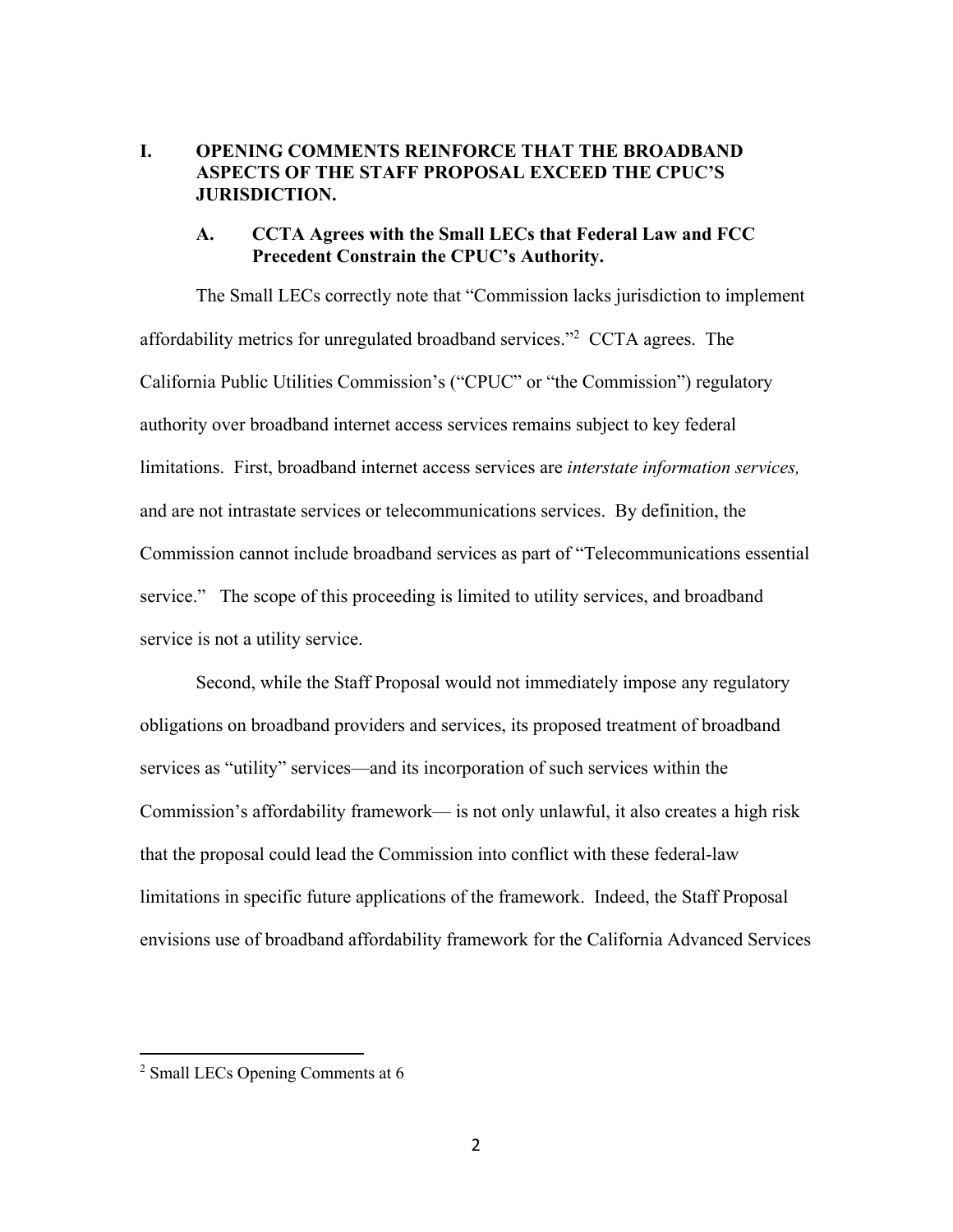Fund program,<sup>3</sup> Staff discussed ongoing data collection of broadband pricing at the recent workshop, and the ALJ Ruling seeks comment on how the CPUC will "monitor and track" affordability and how the "affordability metrics be utilized"4—all of which indicate that the Commission is contemplating future applications of the broadband affordability framework, which would inevitably conflict with federal law.

Precisely because of the limits on the CPUC's jurisdiction over broadband, CCTA and others have urged the Commission to focus this proceeding on services within its jurisdiction, as the usefulness of expanding the scope of the affordability framework to non-jurisdictional services, such as broadband internet access, is severely limited, and risks embroiling the Commission in legal disputes that will detract from the Commission's stated goal and effectiveness of any framework that the Commission may adopt.<sup>5</sup>

# **B. Contrary to TURN's Allegations, the Federal Telecommunications Act of 1996 Does Not Give the Commission Affirmative Authority over Broadband Internet Access Services.**

The Utility Reform Network ("TURN"), in particular, asserts that concerns about federal preemption of the Commission's jurisdiction over broadband are "irrelevant"6

<sup>&</sup>lt;sup>3</sup> Staff Proposal at 31.

 $4$  ALJ Ruling at 2.

<sup>5</sup> *See* Post-Workshop Comments of the California Cable and Telecommunications Association ("CCTA Comments") at 1-3, 13-14; *see also* Post-Workshop Reply Comments of the California Cable and Telecommunications Association ("CCTA Reply Comments") at 1-2, 8-10; *cf.* Reply Comments of the Small LECs on Selected Proposals and Questions in Attachment J to Administrative Law Judge's Ruling Adding Workshop Presentations into the Record and Inviting Post-Workshop Comments ("Small LECs Reply Comments") at 4.

<sup>6</sup> Opening Comments of The Utility Reform Network on Staff Proposal on Essential Service and Affordability Metrics ("TURN Comments") at 12 n.17.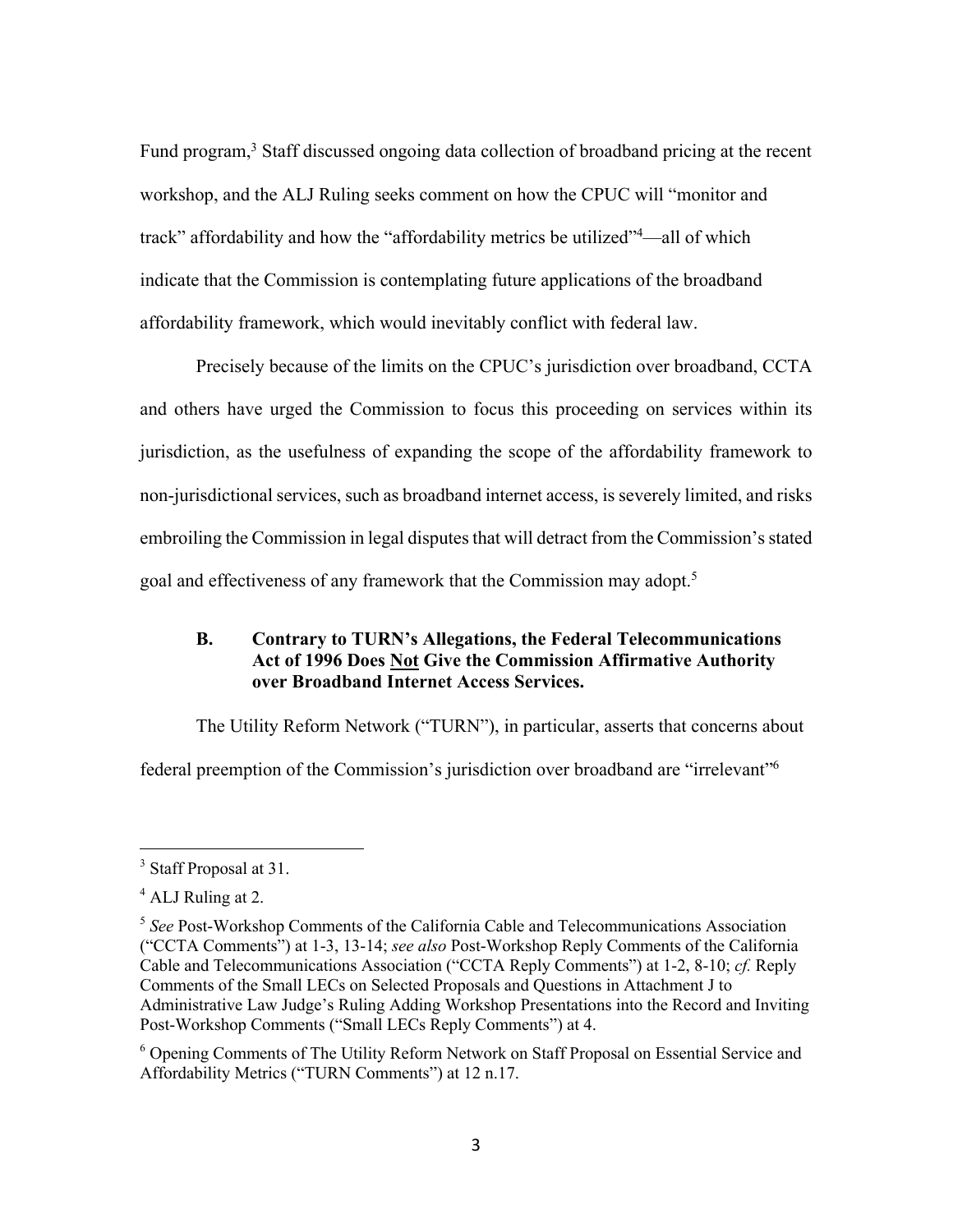because, in TURN's view, Section 706 of the Federal Telecommunications Act of 1996 ("Section 706") endows state commissions with affirmative authority over broadband on which the CPUC can rely.<sup>7</sup> TURN also suggests that the Commission relying on Section 706 to encourage deployment advanced telecommunications capabilities is within the scope of this proceeding. TURN's proposals are not consistent with *current* law and they otherwise ignore what the Commission has stated it intends to do in this proceeding.

TURN bases its assertion about Commission authority under Section 706 on the D.C. Circuit's 2014 decision in *Verizon v. FCC*, which it claims recognized this interpretation of Section 706. 8 Adopting TURN's theory as a predicate for any Commission action in this proceeding would be legal error. *Verizon v. FCC*, which relied on the FCC's then-effective interpretation of Section 706, is no longer good law, as the FCC's subsequent decision in *In the Matter of Restoring Internet Freedom*<sup>9</sup> ("*RIF Order*") disavowed and superseded the underlying legal reasoning to which the D.C. Circuit had deferred in *Verizon*.

Specifically, the *RIF Order* concluded that Section 706 is *not* an affirmative source of authority for itself or state commissions:

> [W]e conclude that *section 706 does not constitute an affirmative grant of regulatory authority*, but instead simply provides guidance to this Commission and the state commissions on how to use any authority conferred by other provisions of federal and state law. . . . Finally, insofar as we conclude that section 706's goals of encouraging

<sup>7</sup> TURN Comments at 14-15.

<sup>8</sup> 740 F.3d 623, 636 (D.C. Cir. 2014).

<sup>9</sup> *In the Matter of Restoring Internet Freedom*, Declaratory Ruling, Report and Order, and Order, 33 FCC Rcd 311 (2018).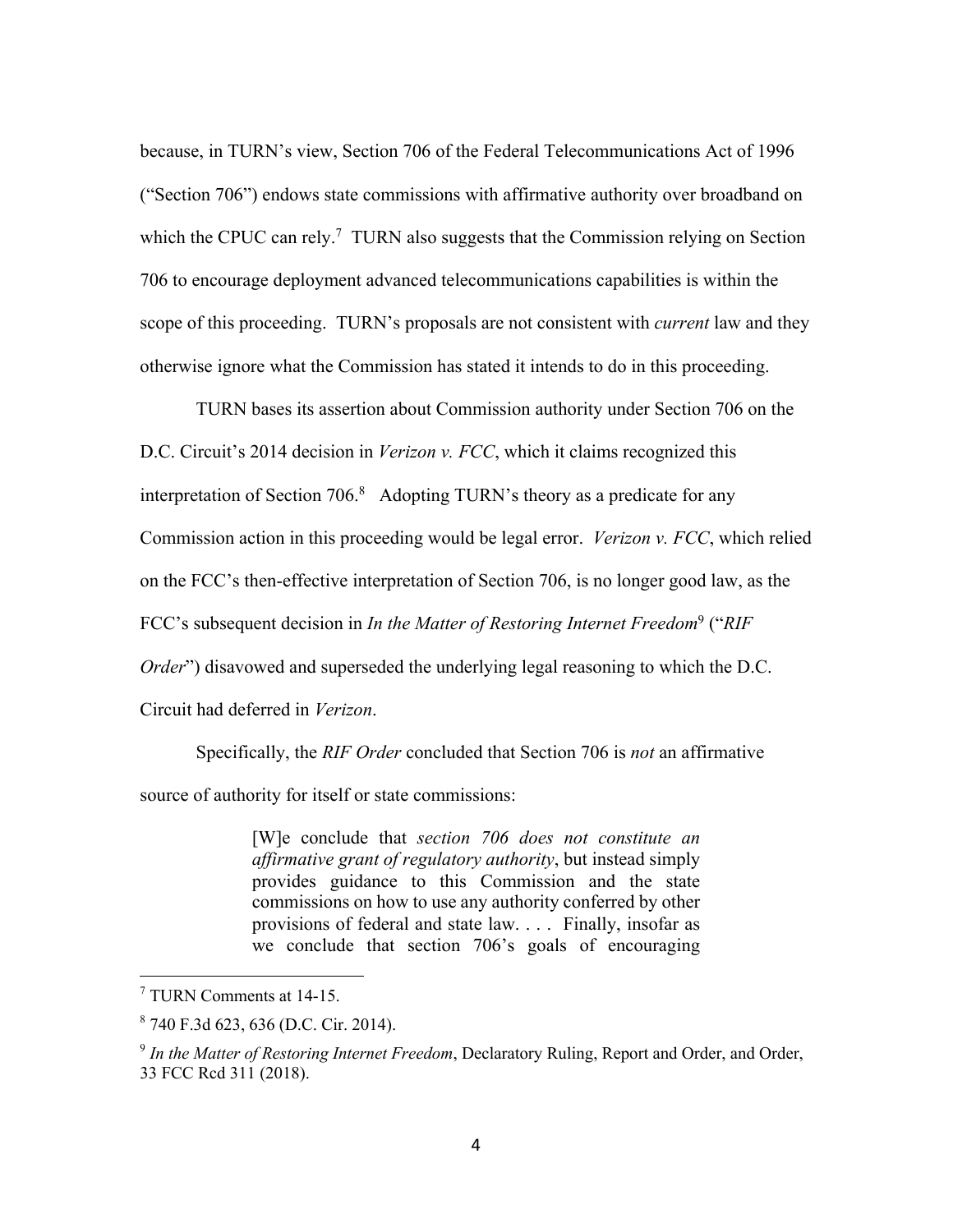broadband deployment and removing barriers to infrastructure investment are best served by preempting state regulation, *we find that section 706 supports (rather than prohibits) the use of preemption here*. 10

The *RIF Order*'s interpretation of Section 706 binds the CPUC even while under review.<sup>11</sup> Because the CPUC has no affirmative federal-law source of authority under Section 706 of the Communications Act (or elsewhere), the Staff Proposal's inclusion of broadband services as a "Telecommunications essential service" within its framework for evaluating "utility" services cannot be grounded in any authority delegated to the Commission by federal law.

### **C. The Commission Should Remain Mindful of Federal-Law Limitations on Any Future Actions under the Staff Proposal.**

TURN's proposal ignores comments identifying current limitations resulting from the *RIF Order.*12 Specifically relevant here is the fact that the *RIF Order* expressly preempts "any state or local measures that would effectively impose rules or requirements that [the *RIF Order*] repealed or . . . refrain[ed] from imposing . . . or that would impose more stringent requirements for any aspect of broadband service" addressed in the *RIF Order*; these include "any so-called 'economic' or 'public utilitytype' regulations including common-carriage requirements akin to those found in Title II

<sup>10</sup> *RIF Order* at 311 ¶ 195 n.731 (emphasis added).

<sup>11</sup> *Peck v. Cingular Wireless, LLC*, 535 F.3d 1053, 1057 (9th Cir. 2008) ("The Hobbs Act provides a framework for determining the validity of final FCC orders, a framework that grants exclusive jurisdiction to the circuit courts. *See* 28 U.S.C. § 2341 et seq."); *see also* 28 U.S.C. § 2342; 47 U.S.C. § 402(a).

 $12$  CCTA Reply Comments at 8-10; Small LECs Reply Comments at 4.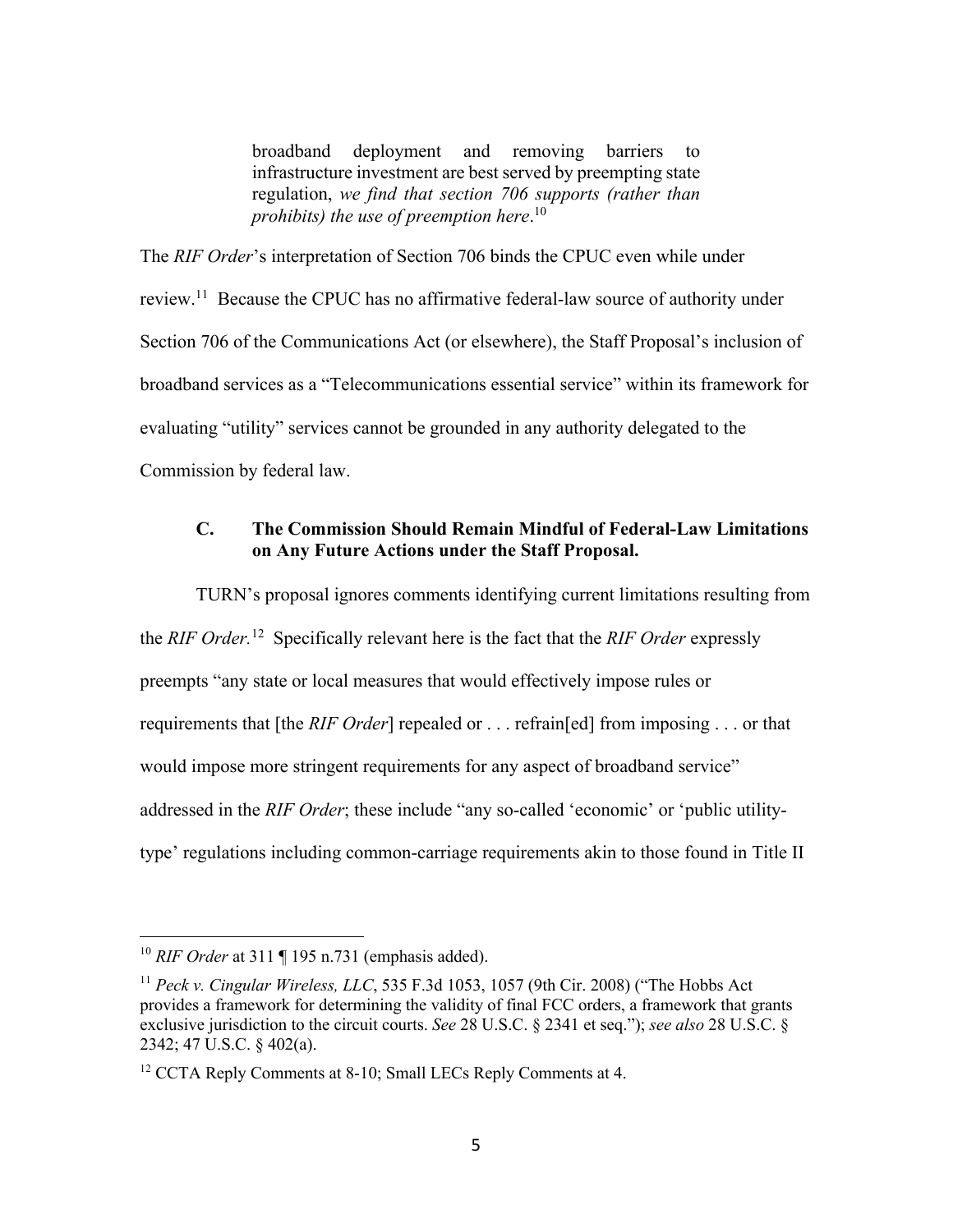of the Act and its implementing and rules" as well as "other rules or requirements . . . [that] could pose an obstacle to or place an undue burden on the provision of [broadband] Internet access services] and conflict with the" the federal policy of deregulation.<sup>13</sup> These provisions of the *RIF Order* substantially limit the authority of state commissions to impose regulatory obligations on broadband providers and services, and are binding upon the CPUC.<sup>14</sup> Including broadband service as a "telecommunications essential service" is problematic as it seems to subject broadband service to the Commission's regulatory framework - in that it implies it is a "telecommunications service," as well as an "essential service."

Further, the *RIF Order* preempts "any state laws that would require the disclosure of broadband Internet access service performance information, commercial terms, or network management practices in any way inconsistent with the transparency rule" adopted by the FCC.<sup>15</sup> Accordingly, any requirement by a state commission that broadband providers submit or report data different from the disclosures required by the FCC would be impermissible under the FCC's current framework.<sup>16</sup>

<sup>13</sup> *RIF Order* at 311 ¶ 195.

<sup>14</sup> 28 U.S.C. § 2342; 47 U.S.C. § 402(a).

 $15$  Id.

<sup>16</sup> *New Cingular Wireless PCS, LLC v. Picker*, 216 F. Supp. 3d 1060 (N.D. Cal. 2016), is not to the contrary. In *New Cingular Wireless*, the court determined that a CPUC reporting requirement did not conflict with any then-current federal policies. Since then, the FCC has adopted the *RIF Order*, which expressly adopts a federal policy of preempting state disclosure requirements beyond those set forth in the *RIF Order* itself, superseding any federal policies previously in effect on which the *New Cingular Wireless* court had relied.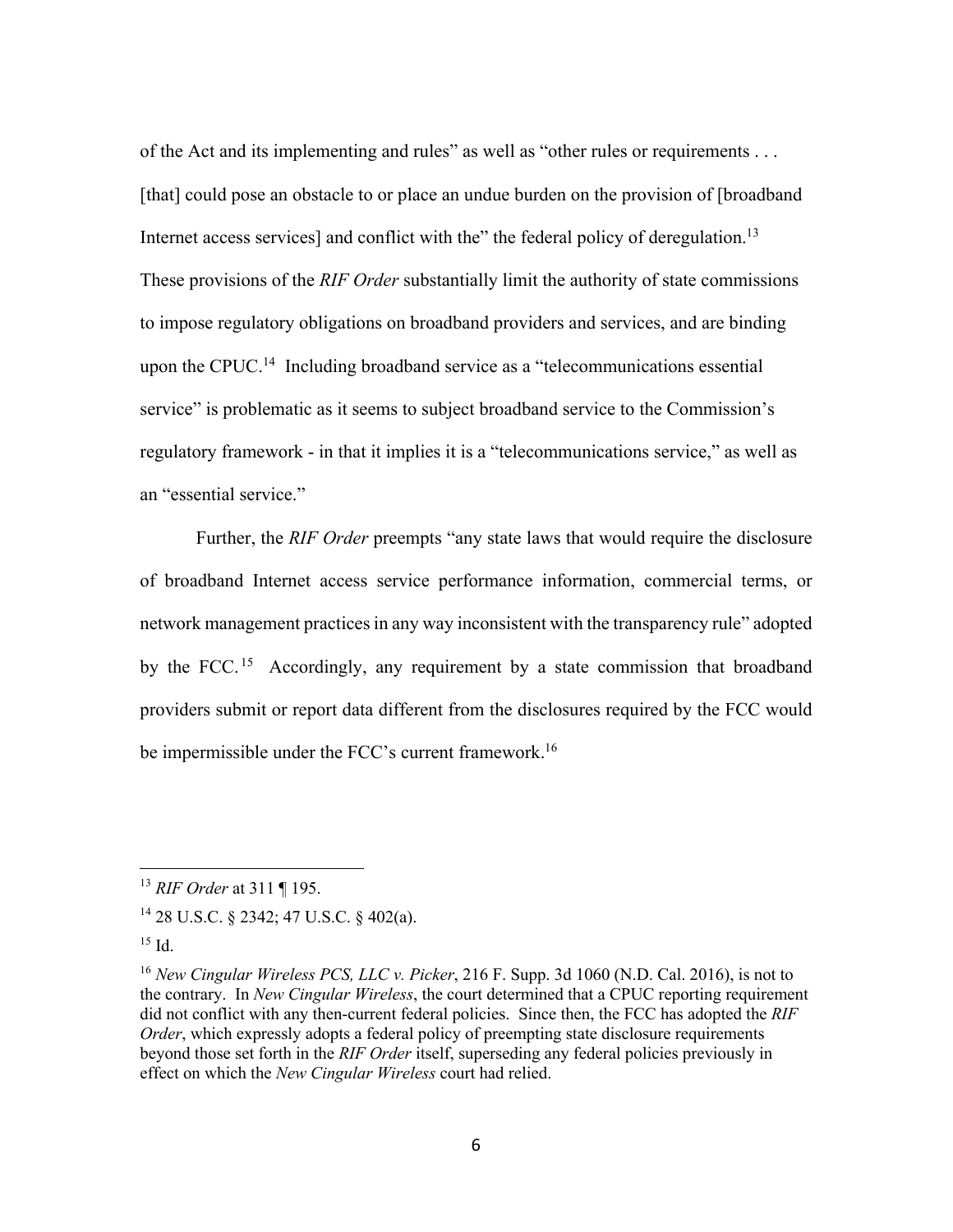These restrictions underscore the limited value of including broadband within the CPUC's affordability framework. The range of actions the Commission can take with respect to the pricing, data collection, and terms of service for broadband internet access services is significantly constrained, and irrespective of whether the Commission has the authority to consider such services for limited purposes within the narrow confines of specific programs or authorizations, the inclusion of broadband within the Commission's affordability framework heightens the risk that future applications of the framework will lead to legal challenges.

The inclusion of broadband internet access services within the affordability framework also raises concerns about how the Staff Proposal, if adopted, would be administered going forward. The data request that preceded the Staff Proposal, paired with statements by Staff at the workshop regarding ongoing data collection, raises the possibility that the inclusion of such services within the affordability framework could ultimately lead to the unlawful imposition of mandatory data submission and reporting requirements for broadband providers.

In light of the limits on the CPUC's authority over the pricing, terms, and conditions of broadband internet access services (an interstate information service), CCTA encourages the CPUC to reject Staff's proposal to include broadband service as a "telecommunications essential service," and in any event, decline to create any new reporting or data submission requirements for broadband providers, and to proceed cautiously with any application of the framework to generate any new regulatory or

7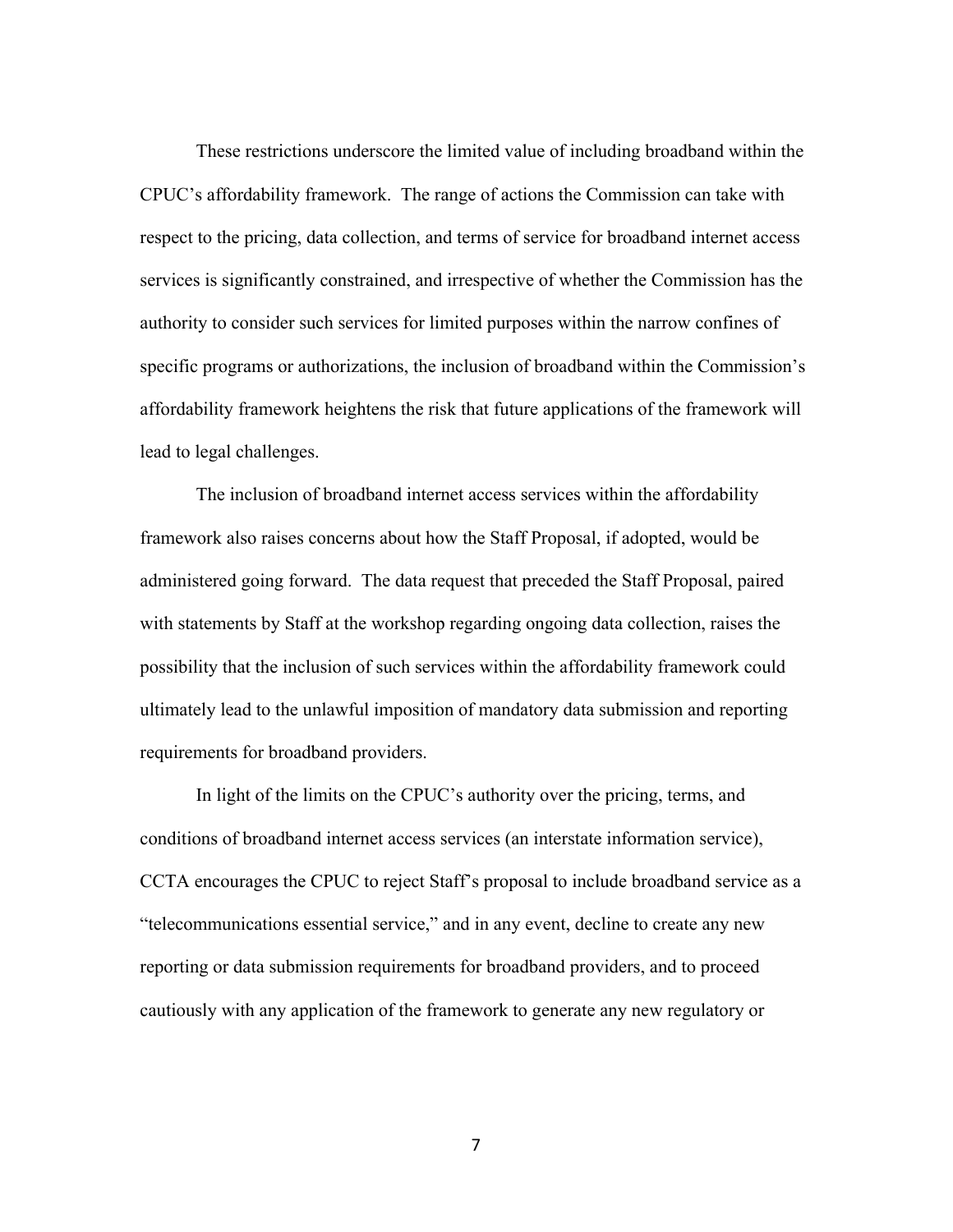reporting requirements. <sup>17</sup> Any such requirements would invite legal disputes and create litigation risk and delay that could frustrate future Commission policy objectives.<sup>18</sup>

## **II. OPENING COMMENTS DEMONSTRATE THAT THE PROPOSED AFFORDABILITY FRAMEWORK IS SUBJECTIVE AND DUPLICATIVE, ESPECIALLY AS APPLIED TO TELECOMMUNICATIONS**

As the Commission recognized in the Scoping Memo, telecommunications

services are not like other services at issue in this proceeding, and as such, the

Commission will need to be cautious in considering how its affordability metric

<sup>18</sup> The Commission should also be mindful of federal constraints on its authority with respect to interconnected VoIP services. The FCC has consistently rejected attempts to subject VoIP to the same regulatory regime as traditional telephone service and preempted state commissions from regulating over-the-top nomadic VoIP as a public utility. *See, e.g., Vonage Holdings Corporation Petition for Declaratory Ruling Concerning and Order of the Minnesota Public Utilities Commission*, 19 FCC Rcd 22404 ¶ 1 & n. 78 (2004) ("*Vonage Order*"), *aff'd, Minnesota PUC v. FCC*, 483 F.3d 570 (8th Cir. 2007); *Pulver Ruling*, 19 FCC Rcd 3307 (2004).

Moreover, a federal court of appeals recently held, "[i]n the absence of direct guidance from the FCC," that a fixed, interconnected VoIP service is an "information service" under the federal Communications Act. *Charter Advanced Services (MN), LLC v. Lange*, 903 F.3d 715, 719 (8th Cir. 2018) (application for rehearing en banc denied; petition for certiorari pending sub nom. *Dan M. Lipschultz et al.* Accordingly, the Eighth Circuit determined that "'any state regulation of an information service conflicts with the federal policy of nonregulation,' so that such regulation is preempted by federal law." *Id.* at 718 (*quoting Minnesota Pub. Utilities Comm'n v. FCC*, 483 F.3d 570, 580 (8th Cir. 2007)

<sup>&</sup>lt;sup>17</sup> For example, the Staff Proposal contemplates using Public Use Microdata Samples ("PUMS") associated with a single Public Use Microdata Area (PUMA) for household samples, because "[w]hile PUMAs are larger than census tracts or block groups, PUMS data provide census responses from individual households." Staff Report at 16. Although the Commission is of course free to consult publicly-available data or conduct consumer surveys, any mandatory datacollection from broadband providers risks conflicting with federal law and exceeding the scope of the Commission's jurisdiction.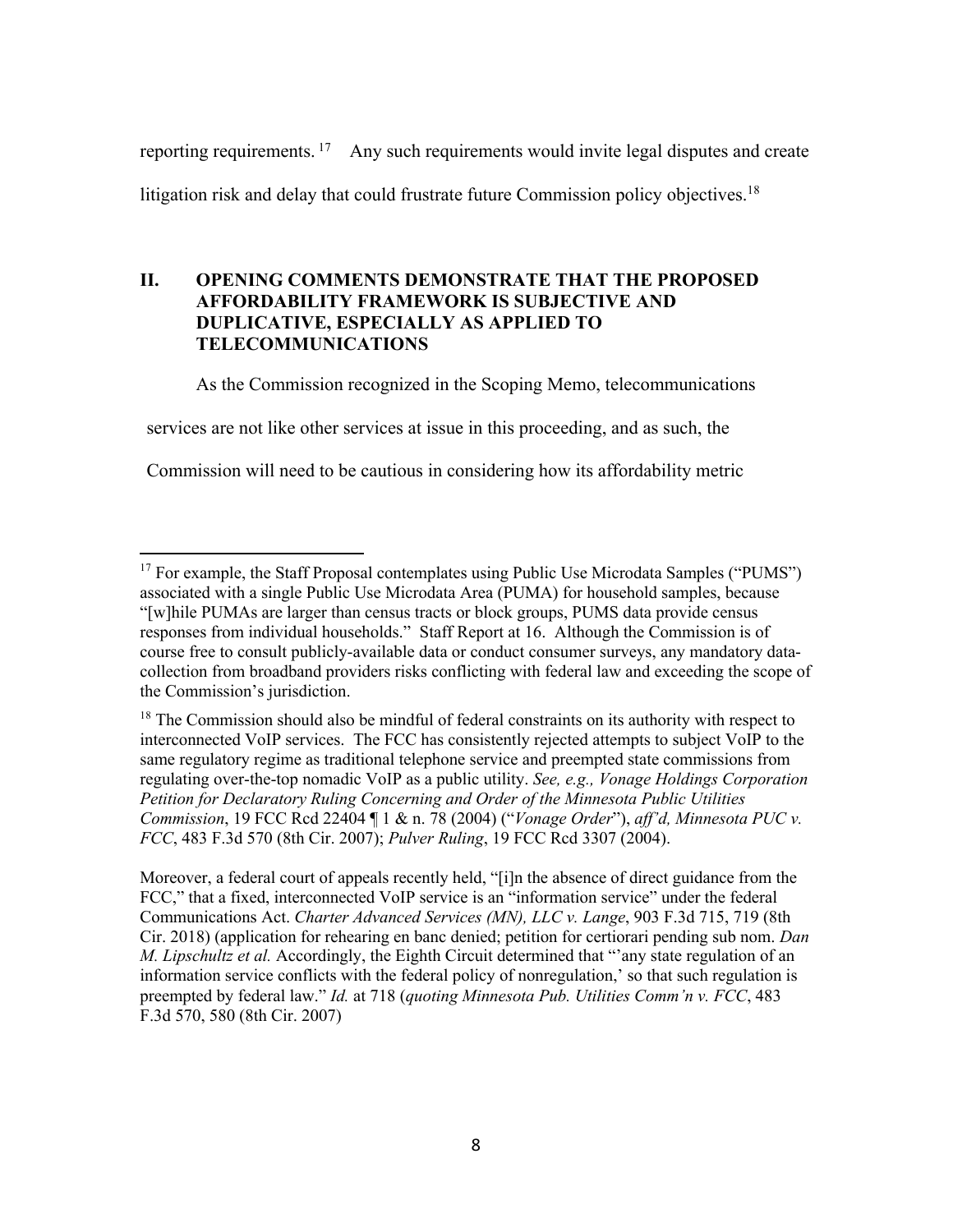/framework could be applicable in terms of telecommunications services. The August 26 workshop discussion and opening comments confirm the complexity, unworkability and unreliability of the proposed affordability framework, especially in the telecommunications context. Parties point out a wide range of flaws with the proposed metrics – no objective definition of "substantial hardship,"19 inconsistent and subjective

values in defining "essential,"<sup>20</sup> failure to include non-utility essential costs,<sup>21</sup> unreliable or inadequate data sources,<sup>22</sup> significant geographic variables,<sup>23</sup> and differing views of a household, $24$  to name just a few.

Comments also reveal the significant barrier to setting forth a level of essential service for broadband with any degree of objectivity. For example, the Public Advocates Office ("Cal PA") proposes a broadband essential use standard of 70/5 Mbps without any discussion of why this level of service is essential. 25 Similarly, TURN's misguided suggestion to remove data caps for fixed broadband<sup>26</sup> lacks factual grounding and

<sup>&</sup>lt;sup>19</sup> Comments of Small LECs at 4.

<sup>&</sup>lt;sup>20</sup> Comments of Center for Accessible Technology at 2 ("Customers must have access to this essential quantity of utility service at an affordable rate, but this does not mean that customers should be able to consumer unlimited services without incurring substantial costs." Comments of AT&T at 2 (entertainment video such as Netflix is not essential; water metric requires consumers to conserve water).

 $21$  Comments of TURN at 4 to 8.

 $22$  Comments of TURN at 1 and 10 (developing metrics could become "futile exercise"). Comments of Small LECs at 5.

<sup>&</sup>lt;sup>23</sup> Comments of Small LECs at 1.

 $24$  Comments of CalPA at 5. Comments of TURN at 15 to 17.

<sup>&</sup>lt;sup>25</sup> See Cal PA Opening Comments at 19-20.

<sup>&</sup>lt;sup>26</sup> TURN Opening Comments at 15.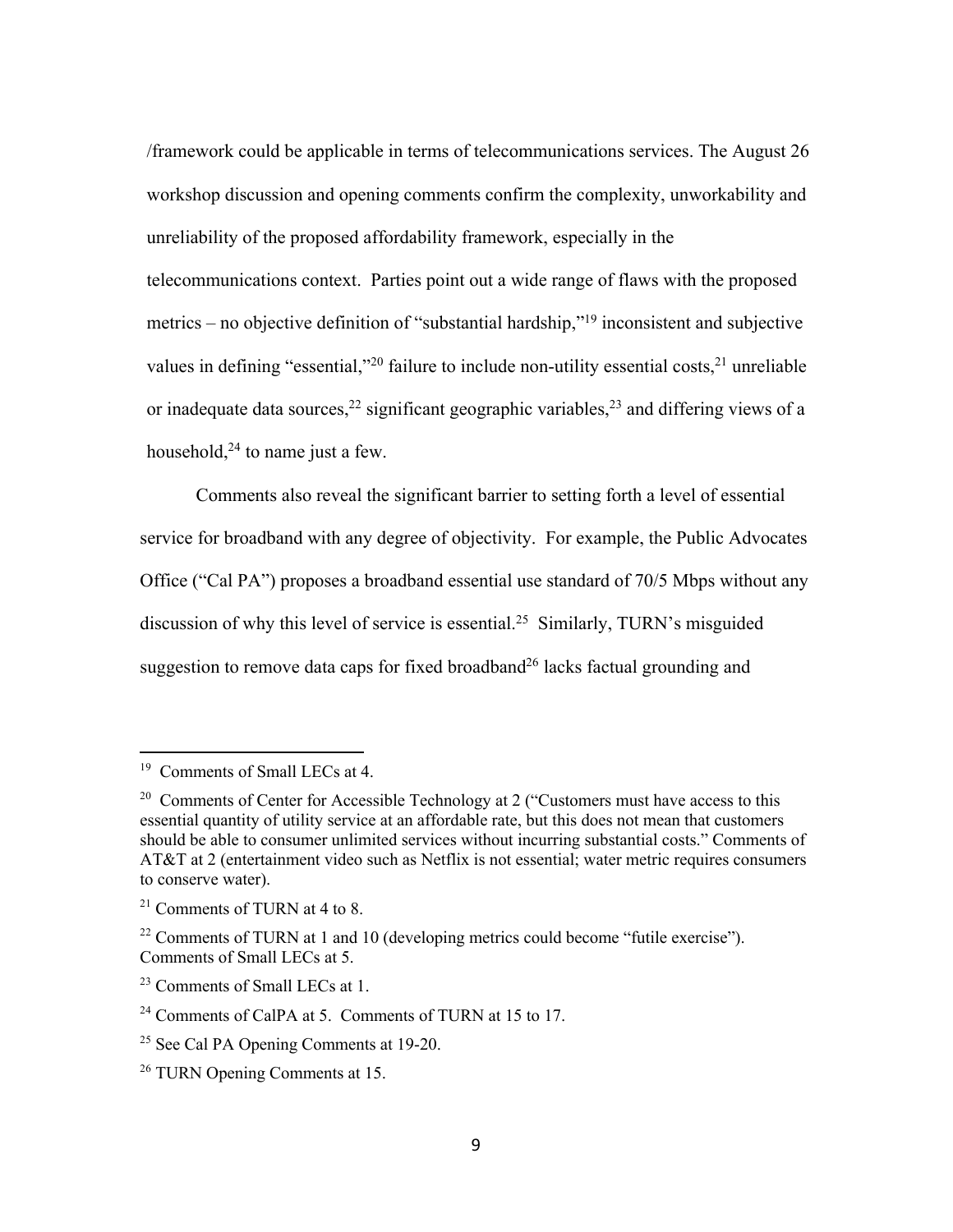presents no explanation of how this unlimited data proposal relates to an "essential" level of service.

Moreover, Cal PA's, TURN's, and Greenlining's suggestions for defining essential service conveniently ignore that the Commission has already defined an essential level of service for the type of communications services within its jurisdiction. In 2012, the CPUC defined basic telephone service—those services essential to meet universal service needs—in Decision 12-12-038. Given that the parameters of basic service, which is service "essential to meet universal service needs," has already been defined by the Commission in D.12-12-038, there is no need or basis to expand the "essential service" definition here.

## **III. COMMENTS PROPOSING VAGUE AND EXTRA-JURISDICTIONAL IMPLEMENTATION OF THE AFFORDABILITY FRAMEWORK, HIGHLIGHT THE FLAWS IN STAFF PROPOSAL**

The OIR states that the Commission's intent is to develop tools to allow it to assess affordability issues.<sup>27</sup> Further, the Scoping Memo recognizes that telecommunications services are not regulated in the same way as other utility services. 28 Despite all of this, certain parties put forth proposals for developing and/or implementation of an affordability framework in the context of telecommunications services without recognizing the unique nature of telecommunications law, policy, and business environment in which telecommunications companies operate.

<sup>27</sup> OIR (R.) 18-07-006 at 2 and 11.

 $28$  Scoping Memo at 3.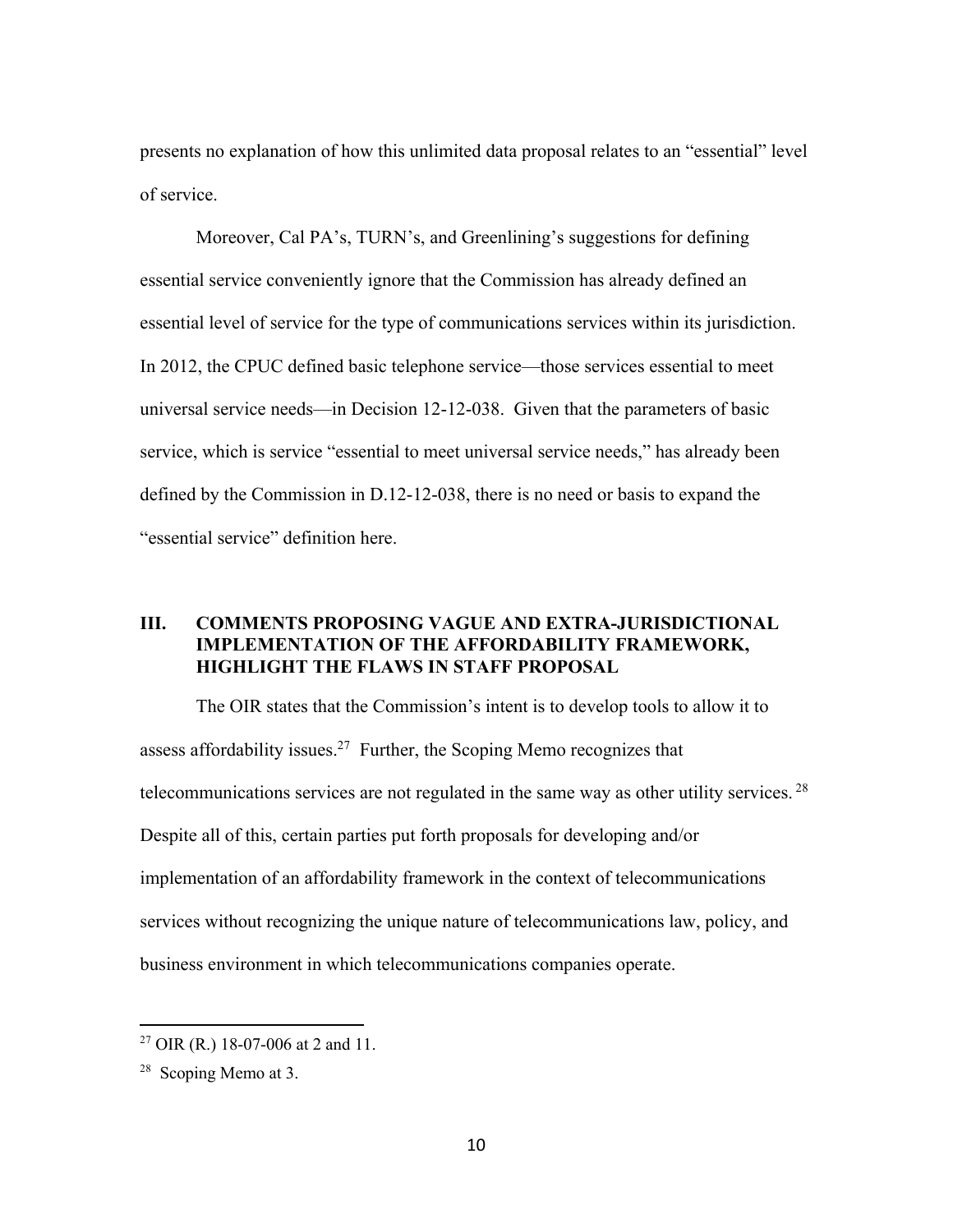As an illustration, Greenlining presents a series of proposals that are vague, nebulous, and misplaced. Greenlining asserts that "affordability metrics could help policymakers ensure policy interventions designed to ease utility and communication costs."29 Similarly, Greenlining proposes that communications providers would or could somehow "use affordability data to direct advertising and outreach to areas that would benefit the most from their services."<sup>30</sup> Again, the purpose of the OIR is to determine if the Commission can determine a metric that *it* could use to evaluate the "cumulative bill impacts since a customer often pays for electricity, gas, water, and telecommunications services under a single household budget,"<sup>31</sup> and not to help service providers market their services. Greenlining also proposes that the Commission could use an affordability metric when reviewing CASF applications to analyze nuances and impact of different pricing structures on consumers' decision-making process.<sup>32</sup> However, such analysis is neither within the scope of the Commission's jurisdiction or of this proceeding. 33 These proposals highlight that the affordability framework set forth in the Staff Proposal is illsuited for the telecommunications industry, and should be rejected.

<sup>&</sup>lt;sup>29</sup> Greenlining Opening Comments at 4. Greenlining also based it's proposal for yearly updates to affordability data/metric on the grounds that it would assist those drafting legislation and give consumers, academia and other stakeholders of the costs of living in different areas of California. Id. 2. Needless to say, that proposal is not consistent with the goal of the OIR which is to develop a tool that the *Commission* can utilize. Moreover, the Commission is not charged with creating and publishing data that others may utilize in advancing legislation and their policy positions.

<sup>&</sup>lt;sup>30</sup> Greenlining Opening Comments at 4.

 $31$  Scoping Memo at 3.

<sup>&</sup>lt;sup>32</sup> Greenlining Opening Comments at 5.

<sup>&</sup>lt;sup>33</sup> Scoping Memo at 2. Similarly, an affordability metric as contemplated by the OIR and Scoping Memo could not be used to determine if a broadband adoption project "is in a community with socioeconomic barriers to adoption."Greenling Opening Comments, at 5.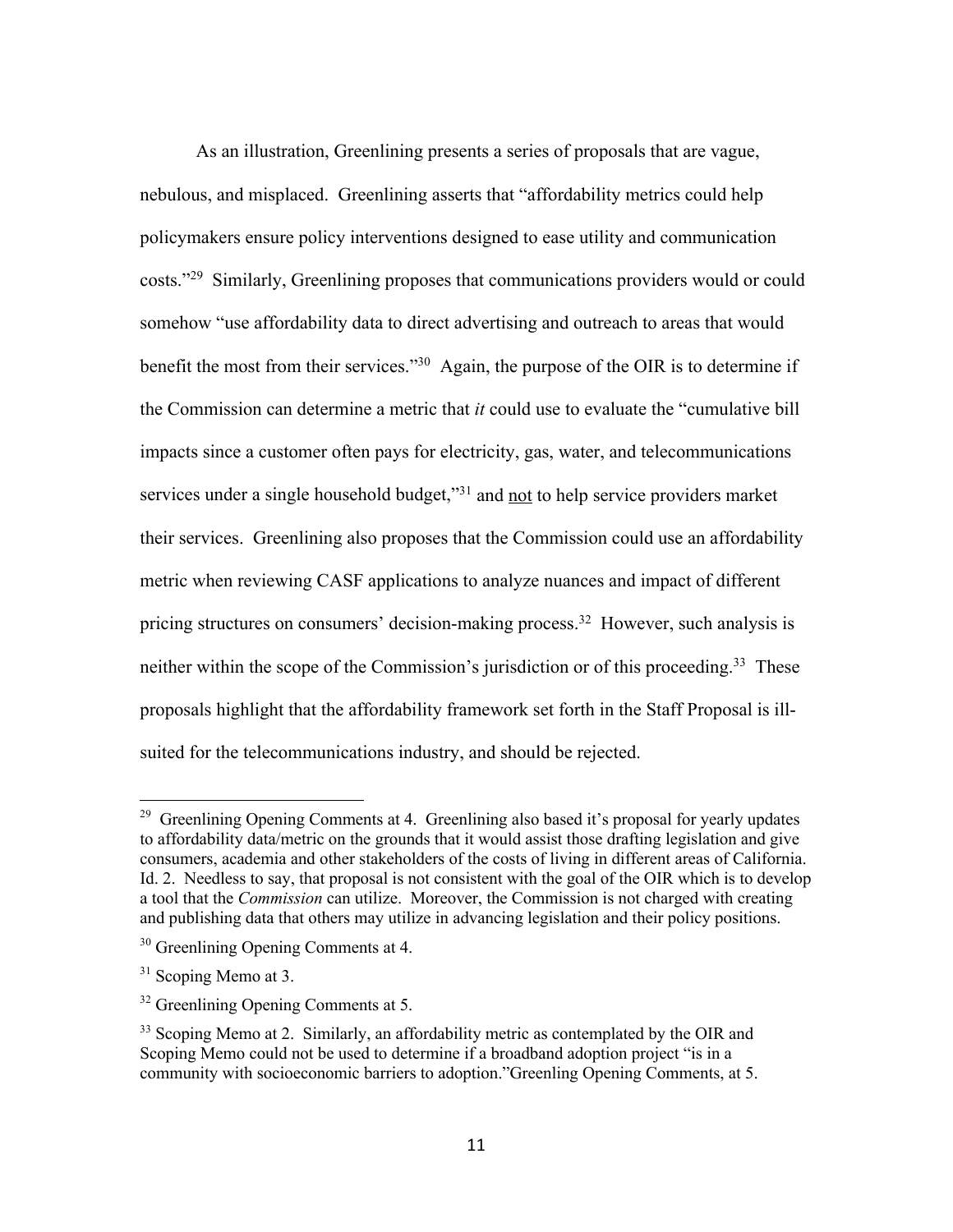# **IV. AFFORDABILITY FOR INTRASTATE TELECOMMUNICATIONS SERVICE SHOULD BE ADDRESSED IN PUBLIC PURPOSE PROGRAM DOCKETS.**

To the extent the CPUC wishes to adopt an affordability framework for telecommunications services, it should do so in the LifeLine proceeding. Pursuing this approach is not only consistent with CPUC precedent, and the approach of other government agencies, <sup>34</sup> it is also a better vehicle to addressing commenters' recommendations. In this regard, Greenlining suggests that data from pilot projects being considered in the LifeLine proceeding – such as how varying the size of the discount could impact overall affordability – could be used.<sup>35</sup> While the Scoping Memo excludes from this proceeding the "[e]valuation of the effectiveness of existing affordability programs,"36 CCTA agrees that affordability issues related to telecommunications services should be addressed in a LifeLine proceeding – as the Commission has already committed to doing in Decision 16-12-025.<sup>37</sup>

 $34$  Notably, the "essential service" level for telecommunications service adopted in the Staff Proposal, is taken directly from an order issued by the Federal Communications Commission in its Lifeline proceeding — the proceeding in which affordability is appropriately analyzed.

<sup>&</sup>lt;sup>35</sup> Greenlining Opening Comments at 6.

<sup>&</sup>lt;sup>36</sup> Scoping Memo at 4-5.

<sup>37</sup> OIR (R.) 18-07-006 at 2 and 11.